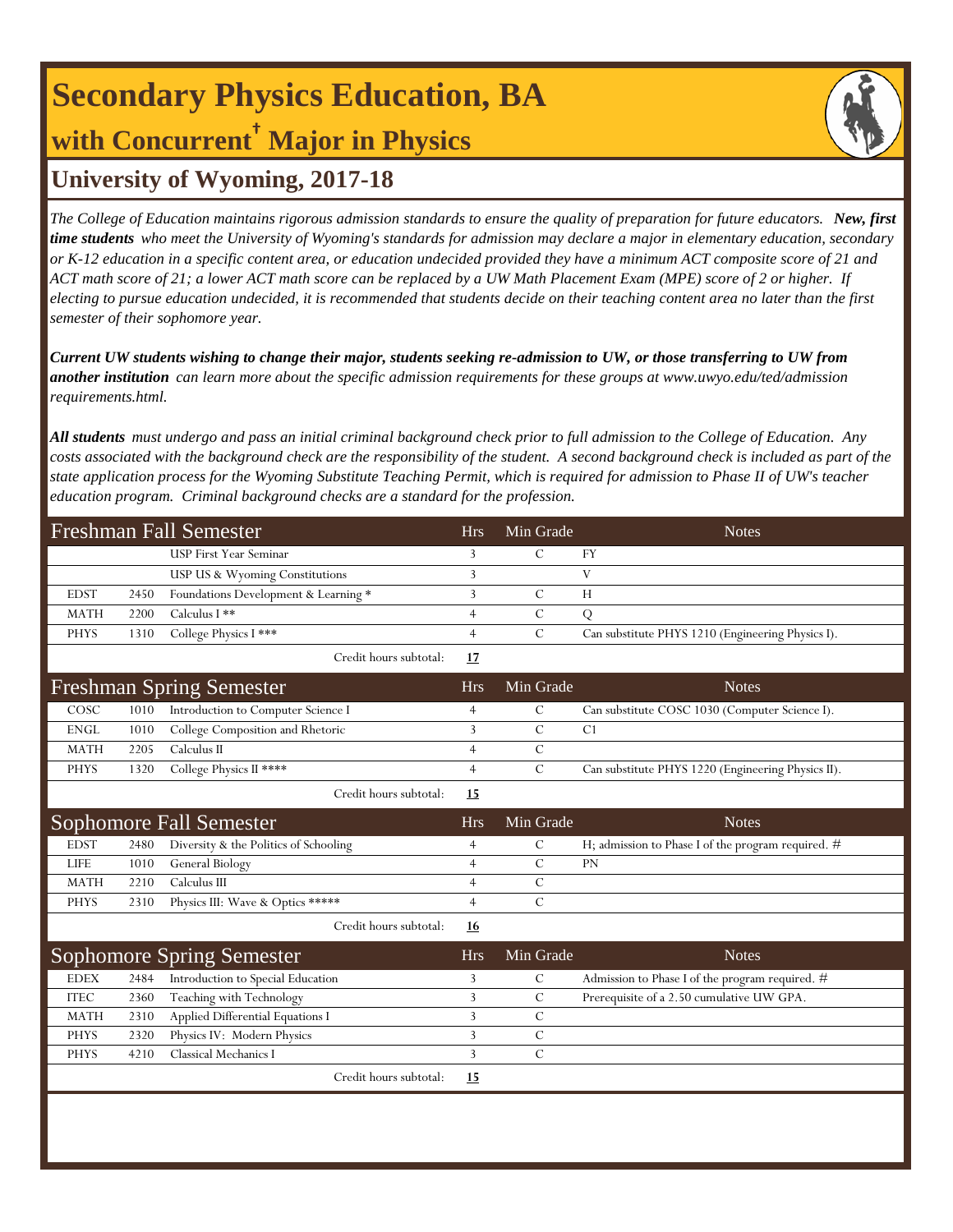# **Secondary Physics Education, BA**

## **with Concurrent† Major in Physics**

### **University of Wyoming, 2017-18**

|             |      | <b>Junior Fall Semester</b>                  | <b>Hrs</b>     | Min Grade      | <b>Notes</b>                                                                 |
|-------------|------|----------------------------------------------|----------------|----------------|------------------------------------------------------------------------------|
| <b>CHEM</b> | 1020 | Chemistry I                                  | $\overline{4}$ | C              | <b>PN</b>                                                                    |
| <b>PHYS</b> | 4310 | Quantum Mechanics                            | 3              | $\mathcal{C}$  | Can substitute ASTR 4610 (Intro to Astrophysics).                            |
| <b>PHYS</b> | 4410 | Electricity and Magnetism I                  | 3              | $\mathcal{C}$  |                                                                              |
|             |      | Physics Elective (2000-level or above) ***** | 3              |                |                                                                              |
|             |      | Elective                                     | 3              |                |                                                                              |
|             |      | Credit hours subtotal:                       | <u>16</u>      |                |                                                                              |
|             |      | <b>Junior Spring Semester</b>                | <b>Hrs</b>     | Min Grade      | <b>Notes</b>                                                                 |
| <b>ASTR</b> | 1050 | Survey of Astronomy                          | $\overline{4}$ | С              | Can substitute ASTR 1000 (Descriptive Astronomy).                            |
| <b>EDST</b> | 3000 | Teacher as Practitioner                      | 6              | $\mathcal{C}$  | C2; admission to Phase II of the program required. #                         |
|             |      | <b>Upper Division Physics Elective</b>       | 3              |                |                                                                              |
|             |      | Credit hours subtotal:                       | 13             |                |                                                                              |
|             |      | <b>Senior Fall Semester</b>                  | <b>Hrs</b>     | Min Grade      | <b>Notes</b>                                                                 |
| <b>EDSE</b> | 3275 | Methods I: Secondary Science Education       | 3              | С              | Admission to Phase IIIa of the program required. #                           |
| <b>EDSE</b> | 4275 | Methods II: Secondary Science Education      | $\overline{4}$ | C              | C3; admission to Phase IIIa of the program required. #                       |
| <b>EDST</b> | 3550 | <b>Educational Assessment</b>                | $\overline{2}$ | С              | Prerequisite of a 2.75 cumulative UW GPA.                                    |
| <b>PHYS</b> | 4510 | Thermodynamics and Statistical Mechanics     | 3              | $\overline{C}$ |                                                                              |
|             |      | Elective                                     | 3              |                |                                                                              |
|             |      | Credit hours subtotal:                       | 15             |                |                                                                              |
|             |      | <b>Senior Spring Semester</b>                | <b>Hrs</b>     | Min Grade      | <b>Notes</b>                                                                 |
| <b>EDSE</b> | 4500 | Residency in Teaching                        | 15             | S              | Admission to Phase IIIb of the program is required; offered<br>$S/U$ only. # |
|             |      | Credit hours subtotal:                       | <u>15</u>      |                |                                                                              |
|             |      | <b>TOTAL CREDIT HOURS:</b>                   | 122            |                |                                                                              |

This is a guide for course work in the major; actual course sequence may vary by student. Please refer to the online student degree evaluation, and consult with an academic advisor. • Not all courses are offered every semester and some electives may have prerequisites. Students should review the course descriptions in the *University Catalog* and consult with their academic advisor to plan accordingly.

#### **University of Wyoming requirements:**

Students must have a minimum cumulative GPA of 2.0 to graduate. • Students must complete 42 hours of upper division (3000-level or above) coursework, 30 of which must be from the University of Wyoming. • Courses must be taken for a letter grade unless offered only for S/U. • University Studies Program (USP) Human Culture (H) and Physical & Natural World (PN) courses must be taken outside of the major subject, but can be cross-listed with the major.

#### **College of Education requirements:**

This plan assumes student college readiness. Students should be able to start taking 1000-level courses the first semester of college.  $\bullet$ All professional education courses must be completed with a grade of C or higher. Grades of C- or lower will not satisfy this requirement.